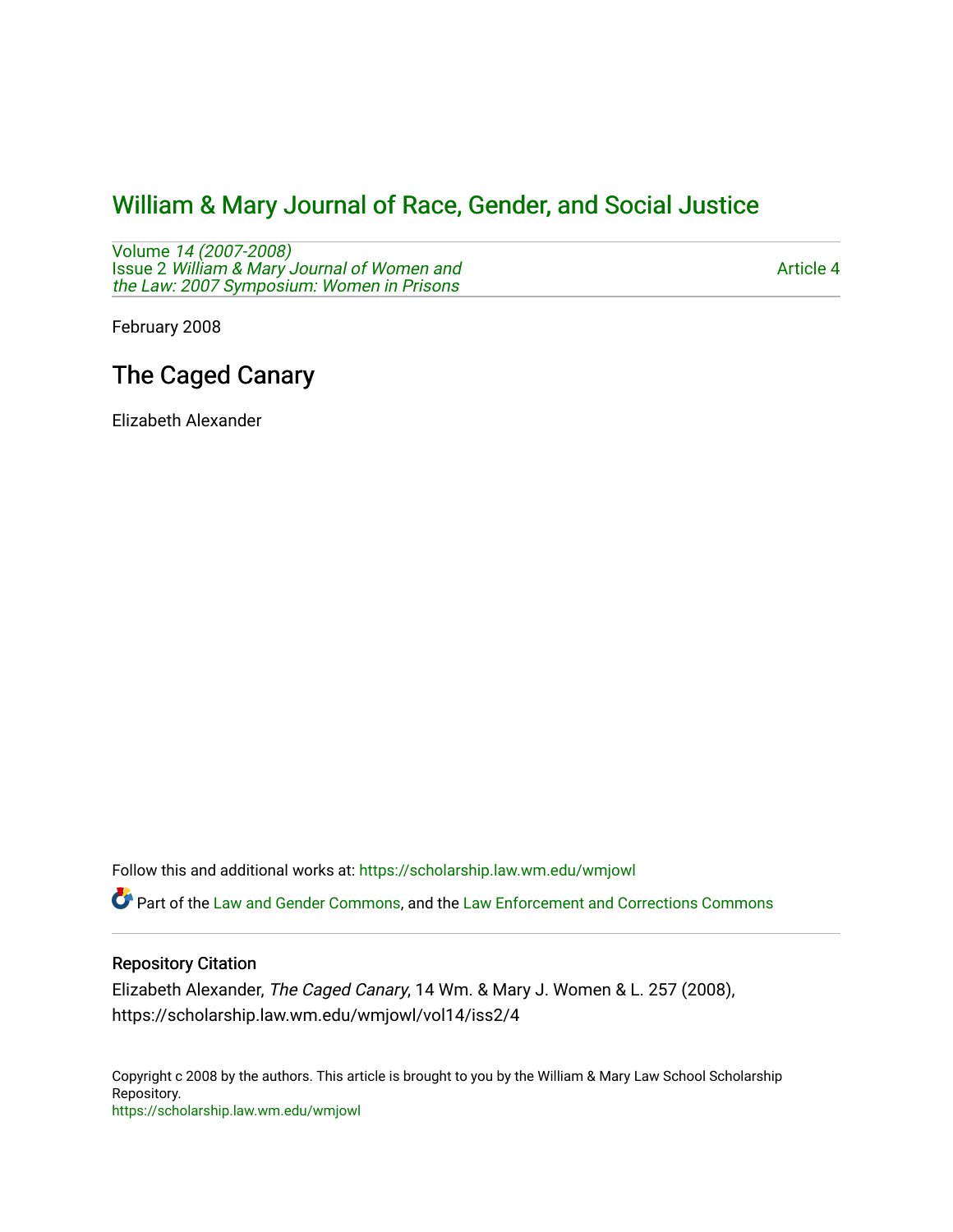## THE CAGED CANARY

# ELIZABETH ALEXANDER\*

#### ABSTRACT

The United States has experienced an explosion in the number of people in prison, an explosion that cannot be attributed to changes in the crime rate, but rather reflects changes in public policy, particularly sentencing policy regarding drug crimes. These changes have had a devastating impact on African-American communities. The changes have also adversely affected the social, economic, and political culture of the nation as a whole. The rate of increase in incarceration for women prisoners has been disproportionately high, although women are generally imprisoned for non-violent crimes and have lower recidivism rates than men. Once in prison, women are particularly at risk of harm from failure to treat their medical problems. The author cites many examples from her experience litigating medical care issues for women prisoners of harm caused by the lack of necessary medical care.

To understand the problems that women prisoners face, we must first understand the United States' love affair with incarceration. Between 1970 and 2005, the number of people imprisoned in this country rose by  $700\%$ , and that tremendous increase cannot be correlated with crime rates.<sup>2</sup> The United States has the highest rates of imprisonment in the world as a result of deliberate policy choices.<sup>3</sup> The United States now imprisons over twenty-three percent of all the world's prisoners.<sup>4</sup> If the men, women, and children in our prisons and jails were in their own city, it would be the fourth largest city in the United States.<sup>5</sup>

<sup>\*</sup> Elizabeth Alexander is the Director of the National Prison Project of the American Civil Liberties Union Foundation. She would like to thank Sonia Kumar, a second-year student at Yale Law School, for her outstanding research assistance on this essay. She would also like to Diane Kasdan for her helpful comments.

**<sup>1.</sup> PUBLIC** SAFETY PERFORMANCE PROJECT, PEW CHARITABLE TRUSTS, PUBLIC SAFETY, PUBLIC SPENDING: FORECASTING AMERICA'S PRISON POPULATION 2007-2011, at ii (2007), *available at* http://www.pewpublicsafety.org/research.aspx (follow Public Safety, Public Spending: Forecasting America's Prison Population 2007-2011 hyperlink).

<sup>2.</sup> *See id.* at iv-v.

<sup>3.</sup> CHRISTOPHER HARTNEY, NAT'L COUNCIL ON CRIMEAND DELINQUENCY, U.S. RATES OF INCARCERATION: A GLOBAL PERSPECTIVE 1 (2006).

*<sup>4.</sup>* Id.

<sup>5.</sup> *See* BUREAU OF JUSTICE STATISTICS, U.S. DEP'T OF JUSTICE, PUBL'N NO. 217675,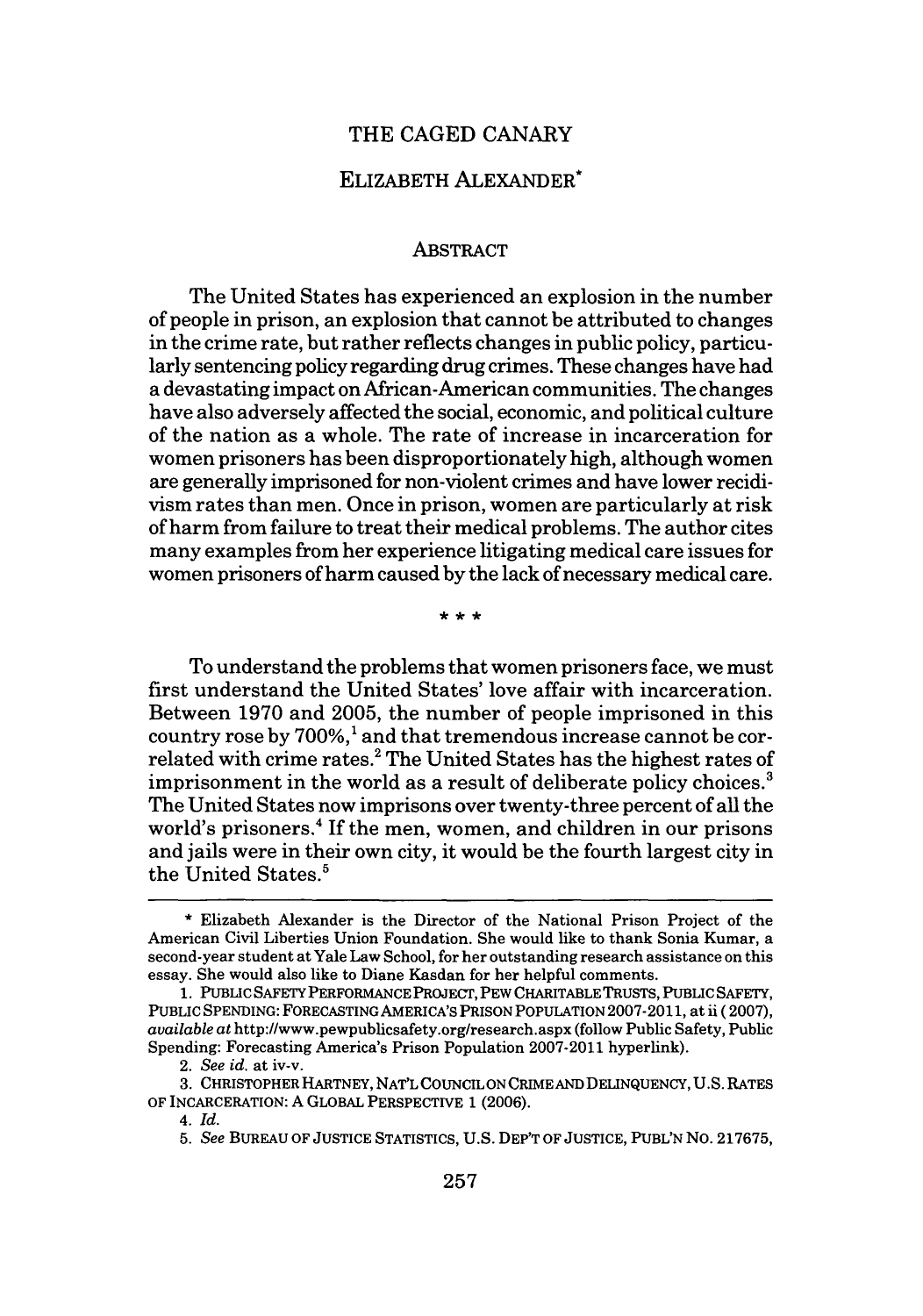## 258 WILLIAM AND MARY JOURNAL OF WOMEN **AND** THE LAW [Vol. 14:257

What caused this explosive growth in the prison business? Significantly, we cannot blame increased crime rates, $6$  and proponents of incarceration cannot make the case that these increased rates of imprisonment solve the problem of crime.<sup>7</sup> In the last decade, while crime rates fell and incarceration rates rose, the states with the largest increases in incarceration experienced smaller declines in crime, on average, than the states with smaller increases in incarceration rates.<sup>8</sup>

Many thoughtful researchers have pointed out that the timing of the prison boom is itself suspicious and have argued that the hidden impulse behind the war on crime and the war on drugs was a reaction to the 1960s and the civil rights movement in particular.<sup>9</sup> We should not discard this argument lightly; it is consistent with the political use made of the poster child for the war on crime, Willie Horton.<sup>10</sup>

Willie Horton was a convicted murderer charged with raping a woman and stabbing her husband after being released from prison on furlough in Massachusetts."1 There were racial undertones to the case because Horton was black and his victims were white.<sup>12</sup> Former President George H. W. Bush used Horton's photograph in television advertisements that were a major factor in his victory against Democratic candidate Michael Dukakis, the former Governor of Massachusetts.<sup>13</sup> All over the country, candidates of both parties saw firsthand the effectiveness of calling their opponents soft on crime and engaged in a bidding war to see who could impose the most draconian punishments for criminal acts. 4 California's three-strikes

7. *Id.* at 4. Only one quarter of the drop in violent crime in the 1990s can be attributed to increased incarceration. *Id.*

PRISON & JAIL INMATES AT MIDYEAR 2006 BULLETIN 1 (June 2007), *available at http://* www.ojp.usdoj.gov/bjs/pub/pdf/pjim06.pdf (noting that total population of incarcerated persons is 2,245,189) [hereinafter PRISON **&** JAIL INMATES AT MIDYEAR 2006]; Press Release, U.S. Census Bureau, Census Bureau Announces Most Populous Cities (June 28, 2007), *available at http://www.census.gov/Press-Release/www/2007/* cb07-91tablel.pdf.

**<sup>6.</sup>** RYAN **S.** KING, MARC MAUER & MALCOLM **C.** YOUNG, THE SENTENCING PROJECT, INCARCERATIONAND CRIME: A COMPLEX RELATIONSHIP 3-4 (2005), *available at* http://www .sentencingproject.org/Admin%5CDocuments%5Cpublications%5Cinc\_iandc\_complex.pdf.

*<sup>8.</sup> Id.* at 3.

*<sup>9.</sup> See, e.g.,* MICHAEL W. FLAMM, LAW AND ORDER: STREET CRIME, CIVIL UNREST, AND THE CRISIS OF LIBERALISM IN THE 1960S 2-3 (2005).

<sup>10.</sup> Robin Toner, *Prison Furloughs in Massachusetts Threaten Dukakis Record on Crime,* N.Y. TIMES, July 5, 1988, at B6.

<sup>11.</sup> *Id.*

<sup>12.</sup> *Id.*

<sup>13.</sup> John M. Broder, *Republicans Pack Punch, Democrats Take It (For Now),* N.Y. TIMES, Sept. 12, 2004, §4, at 3.

<sup>14.</sup> Susan F. Rasky, *Senate Begins Debate on Anti-Crime Bill,* N.Y. TIMES, May 22, 1990, at A16.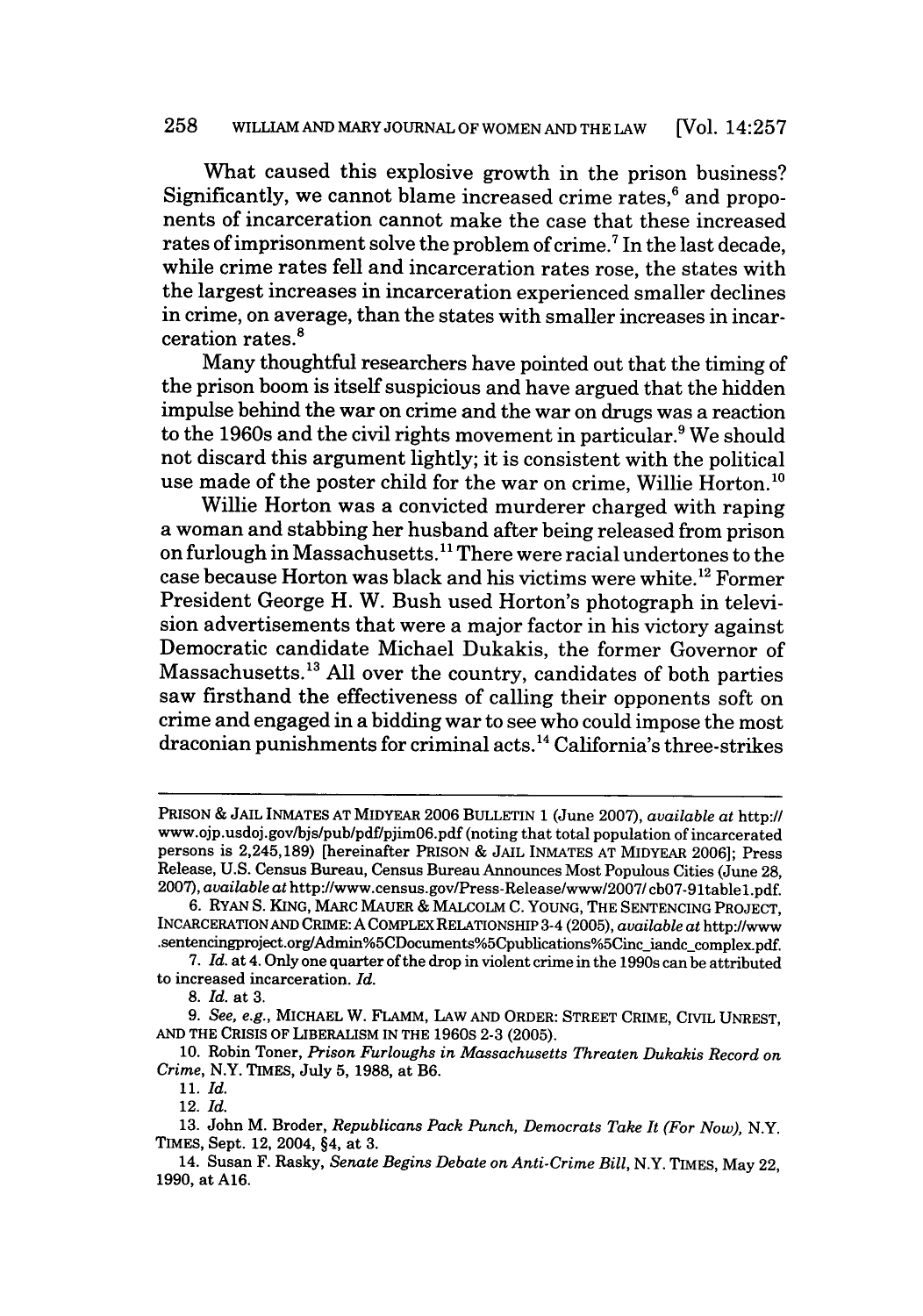law exemplifies the result of these various ploys: $^{15}$  in the law's first two years, it led to twice as many life sentences for marijuana offenses as it did for murders, kidnaps, and rapes combined.<sup>16</sup>

Increases in penalties for drug crimes led the way in the war on crime. As a result of the War on Drugs, there has been more than a twelve-fold increase in the number of inmates in state prisons for drug offenses since  $1980$ ;<sup>17</sup> a majority of federal prisoners are incarcerated for drug crimes. $^{18}$ 

Most of the prisoners captured in the War on Drugs are black and Hispanic.<sup>19</sup> Blacks and whites use illegal drugs at about the same rate, with about 9.8% of blacks and 8.5% of whites aged twelve years and older using drugs. $^{20}$  As the criminal justice system processes those charged with drug offenses, however, the picture changes. Although thirty-seven percent of those arrested for illegal drug use are black, $21$ fifty-five percent of those convicted of a drug crime are black.<sup>22</sup> An astounding seventy-four percent of those receiving sentences to prison or jail are black.<sup>23</sup> If middle-class white users of drugs were treated the same way black users are treated, I predict that the War on Drugs would end within six months. David Cole has made a similar point in the context of the criminal justice system as a whole:

one need only imagine the public response if the current racial disparities in criminal justice were reversed. Imagine what kind of pressure legislatures would feel, for example, if one in three young *white* men were in prison or on probation or parole. Imagine what the politics of the death penalty would look like if prosecutors sought the death penalty 70 [seventy] percent of the time when whites killed blacks, but only 19 [nineteen] percent of the time

18. The Sentencing Project, Drug Policy, http://sentencingproject.org/IssueAreaHome .aspx?IssuelD=5 (last visited Jan. 8, 2008).

19. DRUG POLICY ALLIANCE, CRIME & PUNISHMENT: THE U.S. CRIMINAL JUSTICE SYSTEM & PUNITIVE DRUG LAWS 2, http://www.drugpolicy.org/docUploads/fact\_sheet \_crime.punishment.pdf (last visited Jan. 7, 2008).

20. SUBSTANCE ABUSE AND MENTAL HEALTH SERVS. ADMIN., U.S. DEP'T OF HEALTH & HUMAN SERVS., RESULTS FROM THE 2006 NAT'L SURVEY ON DRUG USE AND HEALTH: NATL FINDINGS **26** (2007), *available at* http://oas.samhsa.gov/nsduh/2k6nsduh/2k6 Results.pdf.

**21.** Martin Donohoe, *Incarceration Nation: Health and Welfare in the Prison System in the United States,* 11 MEDSCAPE GEN. MED. 1, **3** (2006).

22. DRUG POLICY ALLIANCE, *supra* note **19,** at 2.

**23.** *Id.*

<sup>15.</sup> CAL. PENAL CODE §1170.12 (West 2007).

<sup>16.</sup> Carey Goldberg, *California Judges Ease 3-Strike Law,* N.Y. TIMES, June 21, 1996, at **Al.**

<sup>17.</sup> MARC MAUER & RYAN S. KING, THE SENTENCING PROJECT, A 25-YEAR QUAGMIRE: THE WAR ON DRUGS AND ITS IMPACT ON AMERICAN SOCIETY 9 (2007), *available at* http:// www.sentencingproject.org/Admin%5CDocuments%5Cpublications%5Cdp-25year quagmire.pdf.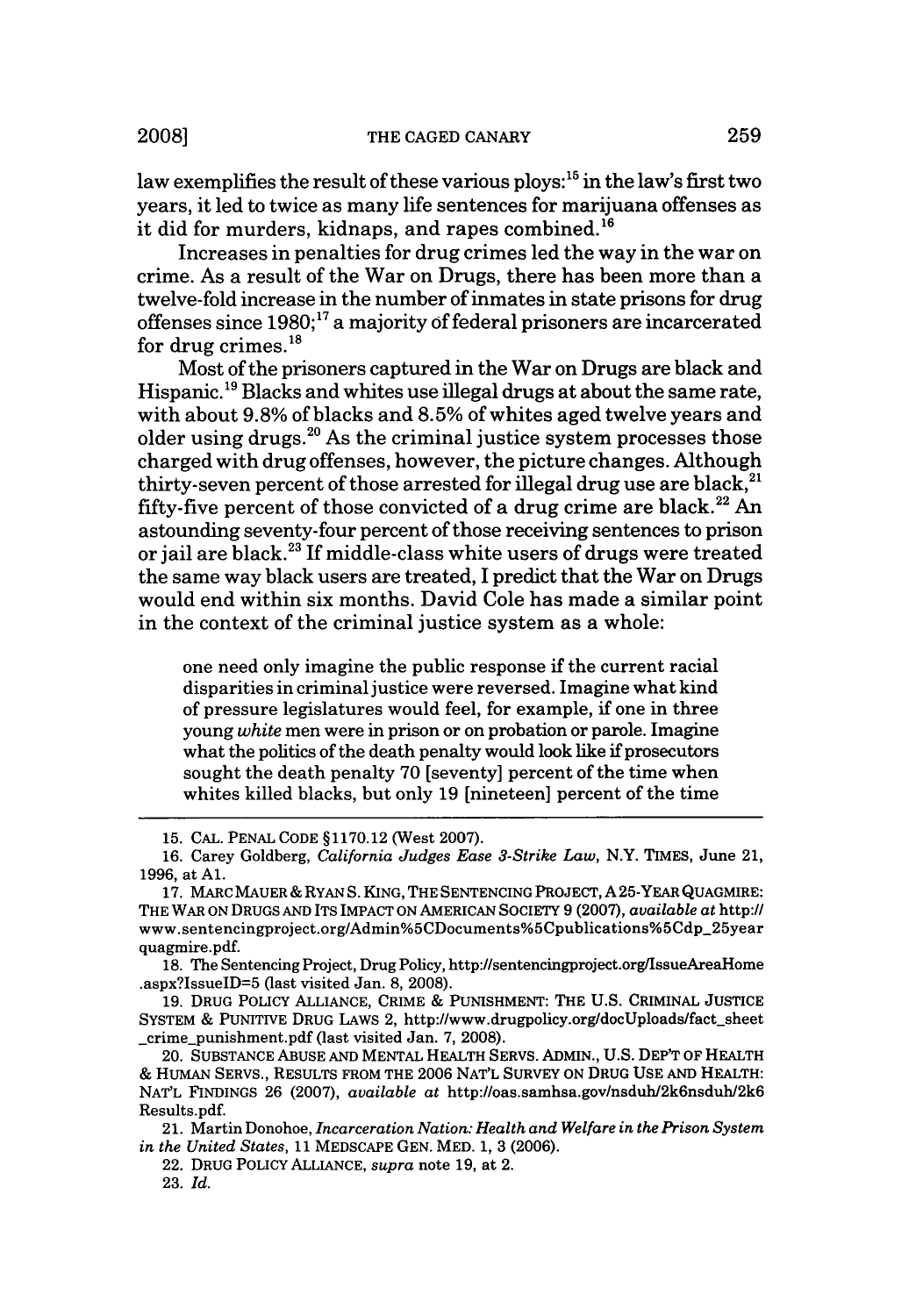when blacks killed whites. Or imagine what our juvenile justice policies would be like if white youth charged with drug offenses were four times as likely as black youth to be tried as adults, and twice as likely to be placed outside the home. One thing is certain: the nation would not accept such a situation as "inevitable."  $24$ 

The overuse of incarceration as a form of social control has a devastating effect on this country's social fabric.<sup>25</sup> It is a catastrophe for the social and economic life of minority communities by depriving families of breadwinners, jeopardizing future employment prospects, and separating more than one million children from a parent.<sup>26</sup> It also undermines the political strength of minority communities. $27$ Hundreds of thousands of African Americans were disenfranchised in Florida at the time of the 2000 election.<sup>28</sup> Given the closeness of that election and known voting patterns,<sup>29</sup> some have argued that **Al** Gore would have become president rather than George W. Bush but for those lost black voters.<sup>30</sup>

The effects of over-incarceration in decreasing the voting power of minority communities has yet another facet. Prisoners are counted in the census where they are imprisoned, even though they cannot vote.31 Since prisons are commonly sited in rural and largely white districts,<sup>32</sup> the prison populations increase those districts' voting power. In several states, if prisoners were counted in their home districts, congressional districts would have to be redrawn to give more political clout to urban areas and minority populations.<sup>33</sup> Further, the

27. Roberts, *supra* note 25, at 1298-99.

28. *See* JAMIE FELLNER & MARC MAUER, HUMAN RIGHTS WATCH **&** THE SENTENCING PROJECT, LOSING THE VOTE: THE IMPACT OF FELONY DISENFRANCHISEMENT LAWS IN THE UNITED STATES **7-8** (1998).

29. Christopher Uggen **&** JeffManza, *Democratic Contraction? Political Consequences of Felon Disenfranchisement in the United States,* 67 AM. SOC. REV. 777, 780-81, 792 (2002).

30. *See* Donohoe, *supra* note 21, at 7.

31. Eric Lotke & Peter Wagner, *Prisoners of the Census: Electoral and Financial Consequences of Counting Prisoners Where They Go, Not Where They Come From,* 24 PACE L. REV. 587, 588 (2003-2004).

32. Tracy Huling, *Building a Prison Economy in Rural America, in* INVISIBLE PUNISHMENT: THE COLLATERAL CONSEQUENCES OF MASS IMPRISONMENT 211, 212 (Marc Mauer & Meda Chesney-Lind eds., 2002).

33. Lotke & Wagner, *supra* note 31, at 594-99 (discussing specific examples of the

<sup>24.</sup> DAVID COLE, No EQUAL JUSTICE: RACE AND CLASS **IN** THE AMERICAN CRIMINAL **JUSTICE** SYSTEM 151 (1999).

<sup>25.</sup> Dorothy E. Roberts, *The Social and Moral Cost of Mass Incarceration in African-American Communities,* 56 STAN. L. REV. 1271, 1281-82, 1285 (2004).

<sup>26.</sup> *See* THE SENTENCING PROJECT, WOMEN IN THE CRIMINAL JUSTICE SYSTEM: MOTHERS IN PRISON, http://www.sentencingproject.orgttmp/File/women-mothersinprison .pdf (last visited Jan. 7, 2008) (noting that more than 1.5 million children have a parent in prison).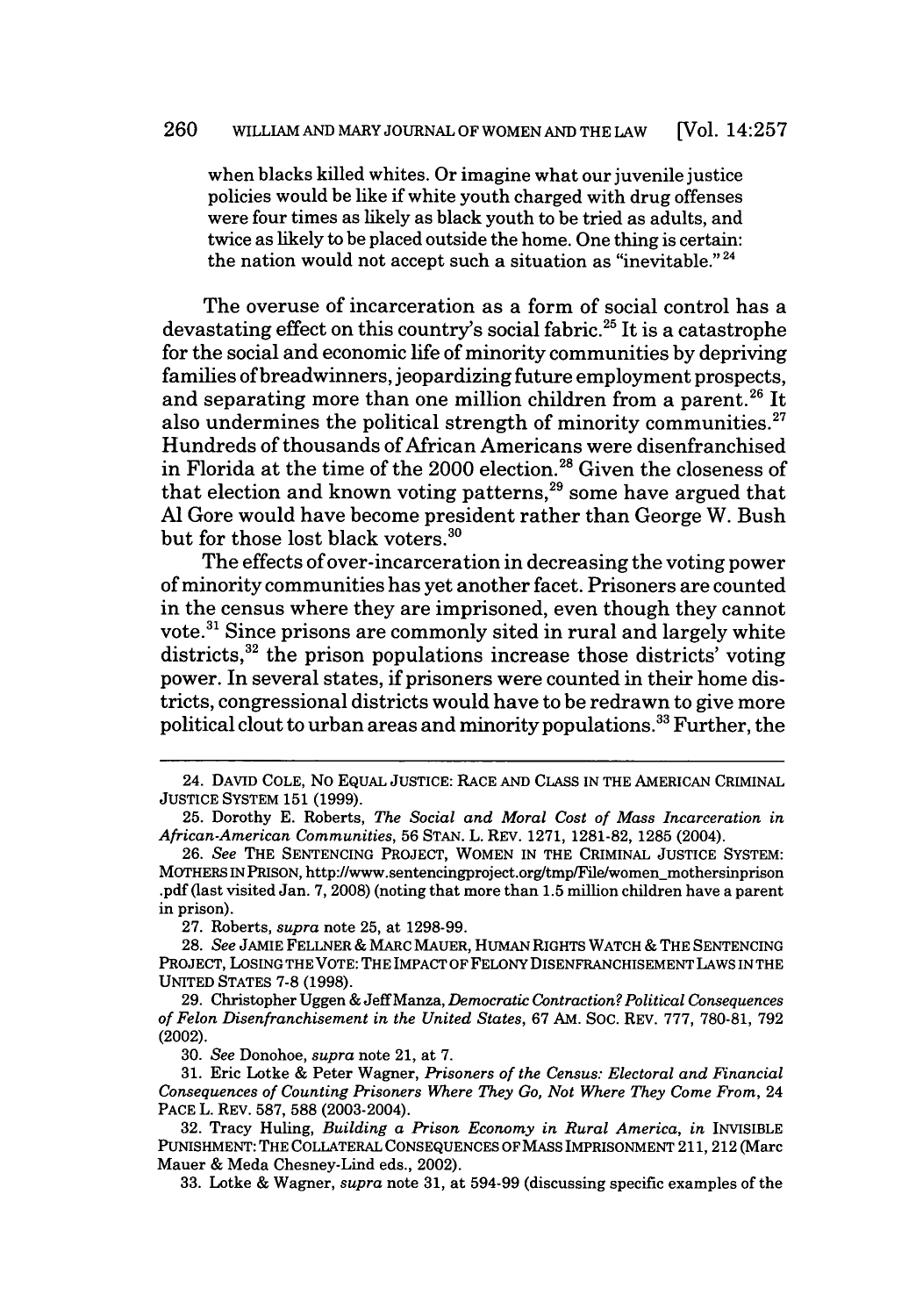for-profit private prisons and for-profit companies that contract to provide medical services have invested heavily in lobbying activities, spending \$1.12 million in contributions to 830 candidates in the 2000 elections alone.34 The correctional officers' unions in states like California and New York are also a major force in state politics, putting their lobbying dollars and electoral clout behind policies to keep more prisons open.35

Another reason why everyone should care about our runaway over-incarceration is that many states spend roughly the same amount of their budgets on criminal justice as they spend on health and hospitals.<sup>36</sup> Some states spend nearly as much locking up prisoners as they spend on higher education. $\mathrm{^{37}We}$  could change these numbers, and better protect public safety, by offering treatment alternatives to incarceration for many offenders, particularly those convicted of drug crimes.<sup>38</sup> Treatment as an alternative to prison is cheaper,<sup>39</sup> and more effective in preventing crime, $40$  than locking people up.

These considerations bring me, at last, to the subject of women prisoners. Women prisoners serve as the canary in the mineshaft with regard to the evils of our policies of over-incarceration. The effects of imprisoning mothers are particularly harmful to our social fabric.<sup>41</sup> At their time of imprisonment, over three-fifths of incarcerated fathers were not living with any of their children.<sup>42</sup> A majority of incarcerated mothers, however, lived with some or all of their children when they were sent to prison.<sup>43</sup> As a result, the incarceration of mothers is more likely to cause children to enter the foster care system.<sup>44</sup>

impact of prisons on the apportionment of legislative districts).

<sup>34.</sup> Donohoe, *supra* note 21, at 4.

<sup>35.</sup> Editorial, *A Battle Over Prisons,* N.Y. TIMES, Feb. 12, 2007, at A20; Instit. of Governmental Studies, Univ. of Cal., California Correctional Peace Officers Association, http://igs.berkeley.edu/library/htCaliforniaPrisonUnion.htm (last visited Jan. 7, 2008).

<sup>36.</sup> Fox Butterfield, *With Longer Sentences, Cost of Fighting Crime Is Higher,* N.Y. TIMES, May 3, 2004, at A18.

<sup>37.</sup> James Sterngold, *Prisons'Budget to Trump Colleges,* S.F. CHRON., May 21, 2007, at **Al.**

<sup>38.</sup> MAUER & KING, *supra* note 17, at 17-18.

<sup>39.</sup> *See, e.g.,* Donohoe, *supra* note 21, at 3 (noting that Arizona saved \$2.6 million in one year after it began providing treatment instead of incarceration for non-violent drug offenses).

<sup>40.</sup> MAUER & KING, *supra* note 17, at 17.

<sup>41.</sup> AMERICAN CIVIL LIBERTIES UNION, CAUGHT IN THE NET: THE IMPACT OF DRUG POLICIES ON WOMEN AND FAMILIES 50-52 (2005), *available at* http://www.aclu.org/ images/asset\_upload\_file393\_23513.pdf.

<sup>42.</sup> Denise Johnston & Michael Carlin, *When Incarcerated Parents Lose Contact with Their Children,* 6 CENTER FOR CHILD. OF INCARCERATED PARENTS J. 2 (2001), *available at* http://www.e-ccip.org/journal.html.

<sup>43.</sup> *Id.* at 1-2.

<sup>44.</sup> *Id.* at 2.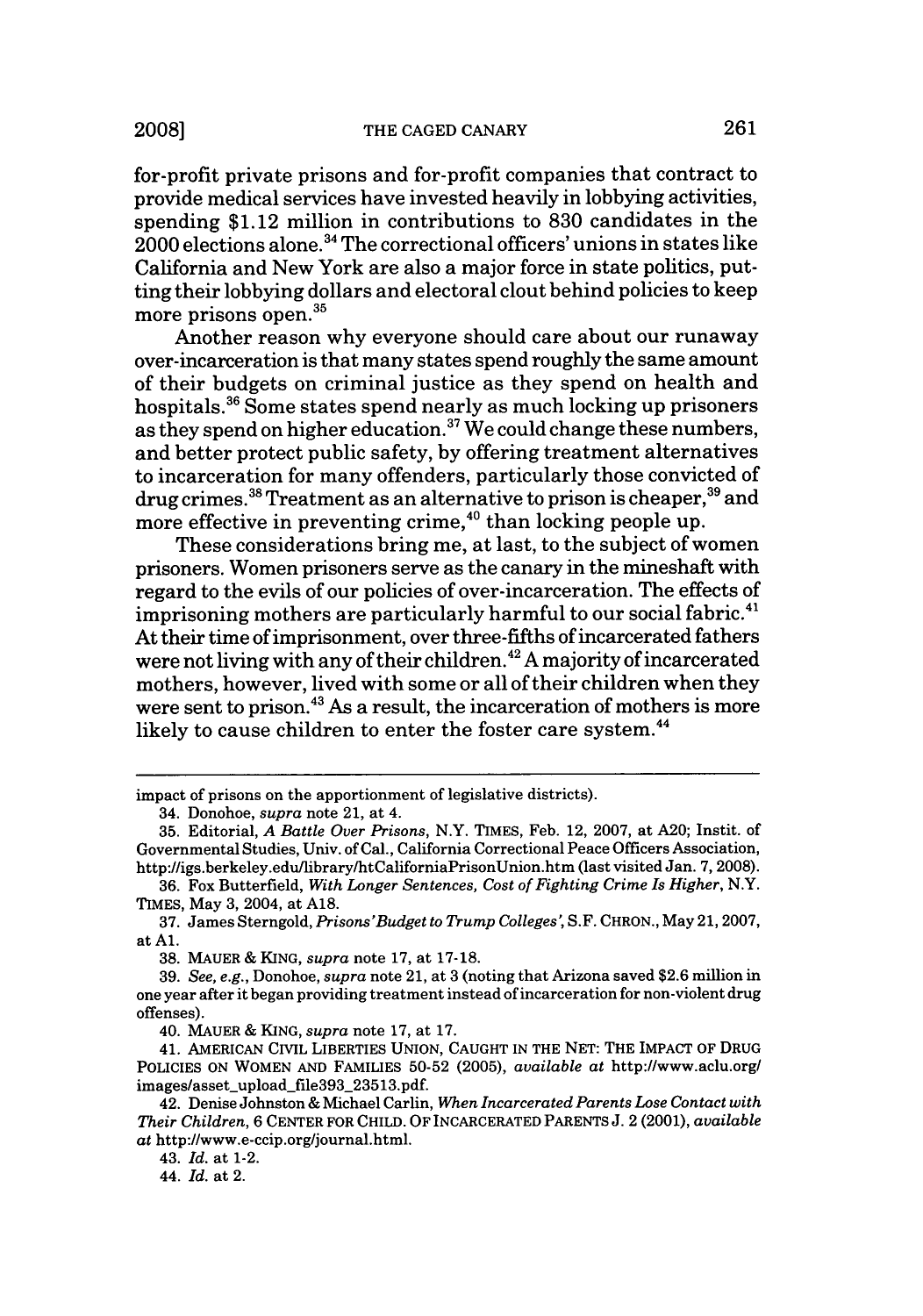#### **262 WILLIAM AND MARY JOURNAL OF WOMEN AND THE LAW** [Vol. 14:257

Further, although the rate of growth in incarceration has been significantly greater for women than for **men,<sup>45</sup>**the public safety justification for imprisoning women is much weaker. 46 For example, in Illinois in the 1990s the incarceration rates for women increased **173%,** but the rates for women arrested for murder and manslaughter fell thirty-five percent. 47 Two out of three women are incarcerated for non-violent crimes,<sup>48</sup> a much higher percentage than that of men.<sup>49</sup> Significantly, women also have lower rates of recidivism.<sup>50</sup> Finally, black women are nearly four times as likely as white women to go to prison.<sup>51</sup> This statistic reflects the unequal impact of the entire criminal justice system on black women.

Among the most serious problems that women prisoners face once they are locked up is the denial of necessary medical care.<sup>52</sup> When I started litigating prison cases back in the 1970s, I was often surprised that the shockingly deficient medical care I uncovered did not cause more deaths than it did.<sup>53</sup> I concluded that my male clients generally escaped the worst outcomes from their miserable care because they were young, healthy men. In the 1990s, however, when **I** litigated a class action challenge to the health care provided to thousands of women in California's prisons, I learned that women are not as lucky as men in that regard. $54$ 

47. American Civil Liberties Union, *supra* note 45.

48. THE SENTENCING PROJECT, WOMEN IN THE CRIMINAL JUSTICE SYSTEM: INVOLVE-MENT IN CRIME, http://www.sentencingproject.org/tmp/File/Women%20in%20CJ/women \_involvementincrime.pdf (last visited Jan. 7, 2008).

49. Brief of National Council on Crime and Delinquency et al. as Amici Curiae Supporting Respondents at 27, Overton v. Bazetta, 539 U.S. 126 (2003) (No. 02-94), 2003 WL 469489.

50. *Id.* at 28.

51. PRISON & JAIL INMATES MIDYEAR 2006, *supra* note 5, at 9 (stating that black women have an overall incarceration rate that is 3.8 times higher than the rate for white women).

52. Ellen M. Barry, *Bad Medicine: Health Care Inadequacies in Women's Prisons,* 16 CRIM. JUST. MAG., Spring 2001, at 1.

53. BUREAU OF JUSTICE STATISTICS, U.S. DEP'T OF JUSTICE, PUBL'N No. 216340, MEDICAL CAUSES OF DEATH IN STATE PRISONS 2001-2004, at 1 (Jan. 2007), *available at* http://www.ojp.usdoj.gov/bjs/pub/pdf/mcdsp04.pdf (stating that 12,129 state prisoner deaths were reported between 2001 and 2004 and eighty-nine percent of these were attributed to medical conditions).

54. I served as lead counsel in a class action challenge to medical care at the two largest women's prisons in California: the California Institution for Women and the

<sup>45.</sup> American Civil Liberties Union, Women in Prison: An Overview, http://www.aclu .org/womensrights/violence/25829res20060612.html (last visited Jan. 7, 2008) ("The number of women serving sentences of more than a year grew by 757% between 1977 and 2004 - nearly twice the 388 percent increase in the male prison population.").

<sup>46.</sup> *See* THE SENTENCING PROJECT, NEW INCARCERATION FIGURES: THIRTY-THREE CONSECUTIVE YEARS OF GROWTH 2 (2006), *available at* http://www.sentencingproject .org/Admin/Documents/publications/inc\_newfigures.pdf (noting that the increase in female prisoners is because of drug charges as opposed to violent crimes).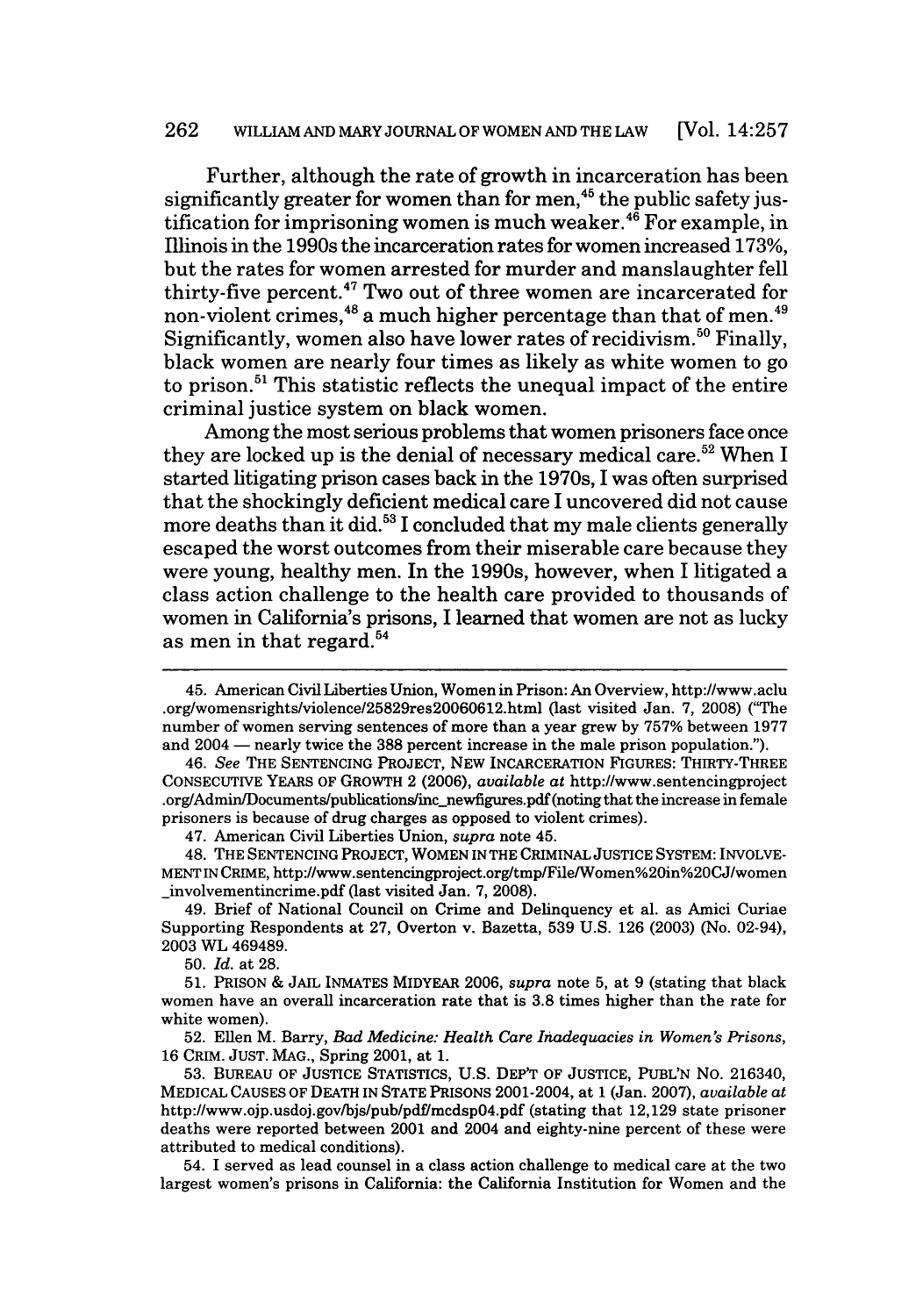#### **20081** THE CAGED CANARY 263

First, women have routine gynecological needs that are just not equivalent to men's needs. Five percent of women come to prison pregnant.55 In virtually every case that I have handled involving health care claims of women, I have found women who lost pregnancies or newborns due to the prison's atrocious neglect. In a New Orleans jail, I found a woman who told the staff that she was in labor. She was told that she was faking and was forced to give birth on a toilet.<sup>56</sup> Not surprisingly, the baby died.<sup>57</sup> At the Central California Women's Facility, I found a woman who was denied care when she began to experience abnormal bleeding and suffered a miscarriage. Typical of the higherups' routine practice of burying staff failures, the central office did a token investigation, and concluded that the staff had done nothing wrong.<sup>58</sup> In the Baltimore City Detention Center, where I am currently litigating medical care issues, I have investigated several miscarriages. In one, staff told a woman suffering a miscarriage that she was not pregnant, delaying her hospitalization until after she lost consciousness.<sup>59</sup> When she came back from the hospital, she was housed in the maternity dorm, which **by** itself was emotionally painful for her. ° I concluded that a nurse had given the medication prescribed to shrink this woman's uterus to another woman in the dormitory, who then miscarried.<sup>61</sup> In all of these instances the women

55. LAURA M. MARUSCHAK, U.S. DEP'T OF JUSTICE, PUBL'N No. 210696, MEDICAL PROBLEMS OFJAIL INMATES 1 (2006) *available* at www.ojp.usdoj.gov/bjs/pub/pdf/mpji.pdf.

56. With regard to the incident of the woman who was refused medical treatment and then gave birth on a toilet and lost her newborn, I am relying on my own memory of events.

57. Following an evidentiary hearing, the parties agreed to a comprehensive settlement that provided for a number of medical improvements, including a requirement that pregnant women receive prenatal care according to protocols developed by an obstetrician. Notice of the Agreed Entry on Medical Care at 11, Hamilton v. Morial, No. 69-2443 (E.D. La. Nov. 30, 1990).

58. Shumate Complaint, *supra* note 54, at 6.

59. Declaration of Aurelia Stanton, detainee at the Baltimore City Detention Center 6 (Aug. 3, 2005) (on file with author).

60. *Id.* at  $\P$  9.

61. *Id.* at  $\P$  10-12; Declaration of Samantha Webb, detainee at the Baltimore City Detention Center  $\P$  4-6 (Aug. 3, 2005) (on file with the author).

Central California Women's Facility. *See* Amended Complaint, Shumate v. Wilson, No. Civ. S-95-619 WBS JSM (E.D. Cal. May 25, 1995) [hereinafter Shumate Complaint]. *Shumate* was settled in 1997, and the settlement agreement became the basis for a challenge to the California Department of Corrections' provision of health care in *Plata v. Schwarzenegger,* a state-wide class action on behalf of California prisoners. Plata v. Schwarzenegger, No. C01-1351 THE, 2007 WL 2318898 at \*1 (N.D. Cal. Aug. 13, 2007) (granting receiver's request to be exempted from certain contractual requirements of state law necessary to bring about medical care in California prison system that complies with the Constitution). *See also* Civil Rights Clearinghouse, Case Profile, Plata v. Schwarzenegger, http://clearinghouse.wustl.edu/detail.php?id=589 (last visited Jan. 7, 2008) (discussing history of *Plata).*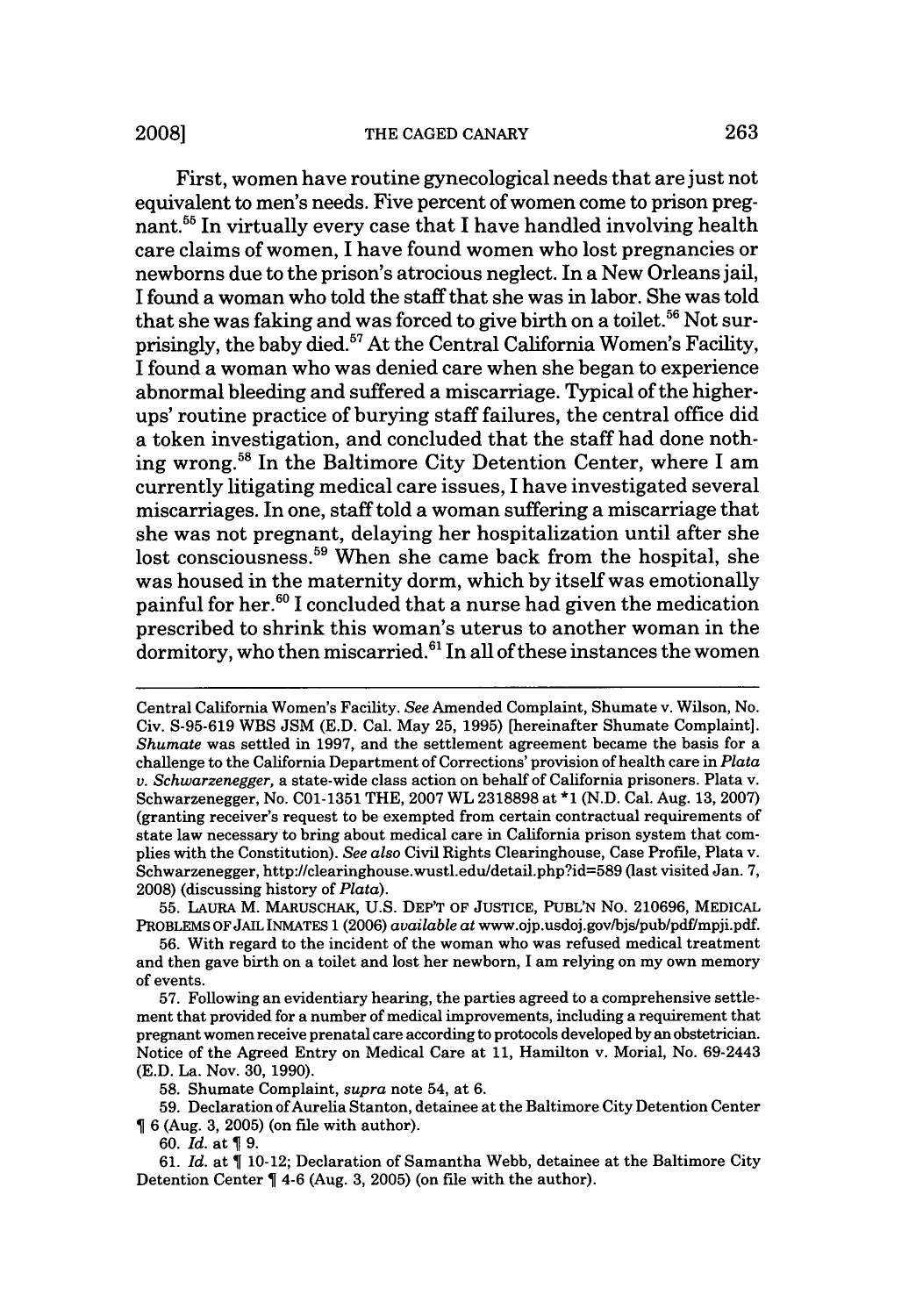### 264 WILLIAM AND MARY JOURNAL OF WOMEN AND THE LAW [Vol. 14:257

were treated without minimal respect, insulted by staff and told that they were lying or that the problems were their own fault.<sup>62</sup> The prison did not offer these women any counseling to help them with their pain. $^6$ 

Of course it is not just pregnant women who need proper gyne- $\frac{1}{2}$ cological care.<sup>64</sup> All women need routine gynecological examinations and pap smears.65 Women past puberty have known needs for breast checks and mammograms both when they have symptoms and on a periodic schedule.66 Women in prison, however, rarely receive this necessary care;67 lack of routine gynecological care, combined with the lack of access to care for symptomatic women, condemns numerous women to death.<sup>68</sup> Thus, in California, I found women who had not received pap smears on a regular basis and who had died because, even when they finally received some medical attention, medical staff failed to follow up on abnormal smears and ultrasounds.

Sherrie Chapman, one of these California prisoners, began complaining about painful breast lumps in 1985.<sup>69</sup> She repeatedly filed prison grievances seeking diagnostic work.<sup>70</sup> After she had a suspicious mammogram, the prison doctor still refused to order follow-up tests.<sup>71</sup> Ms. Chapman then became a named plaintiff in *Shumate v. Wilson.72* She was finally given a biopsy that discovered cancer after the case was filed.<sup>73</sup> When she returned to the prison after undergoing a mastectomy, she was denied pain medication because the nurse told her

64. Prison and jail officials also disregard the health and safety of pregnant prisoners and detainees who do not wish to carry the pregnancy to term. All too frequently such women confront policies and practices that deny or dangerously delay the ability of pregnant women to obtain safe and timely access to abortion. *See, e.g.,* Roe v. Crawford, 439 F. Supp. 2d 942 (W.D. Mo. 2006) (enjoining Department of Corrections policy prohibiting transport of prisoners for abortion); Doe v. Arpaio, 159 P.3d 1258 (Ariz. Ct. App. 2007) (enjoining policy refusing to transport jail detainee for abortion in the absence of a court order).

65. AGENCY FOR HEALTHCARE RESEARCH **&** QUALITY, U.S. DEP'T OF HEALTH **&** HUMAN SERvs., WOMEN: STAY HEALTHYATANYAGE (2007), *available* at http://www.ahrq.gov/ppip/ healthywom.htm.

66. *Id.*

67. *See* Shumate Complaint, *supra* note 54, at 28.

68. Silja Talvi, *Criminal Procedure,* MOTHERJONES ONLINE, Aug. 17, 1999, *available* at http://www.motherjones.com/news/feature/1999/08/talvi-health.html.

69. *Id.* at 3.

70. *Id.*

71. *Id.*

72. *Id.*

73. *Id.*

<sup>62.</sup> Declaration of Stanton, *supra* note 59, at 4; Declaration of Webb, *supra* note 61, at  $\P$  3.

<sup>63.</sup> *See* Declaration of Stanton, *supra* note 59, at  $\P$  13 (discussing her lack of counseling); Declaration of Webb, *supra* note 61, 2-3 (stating she asked about counseling and was told she had to wait).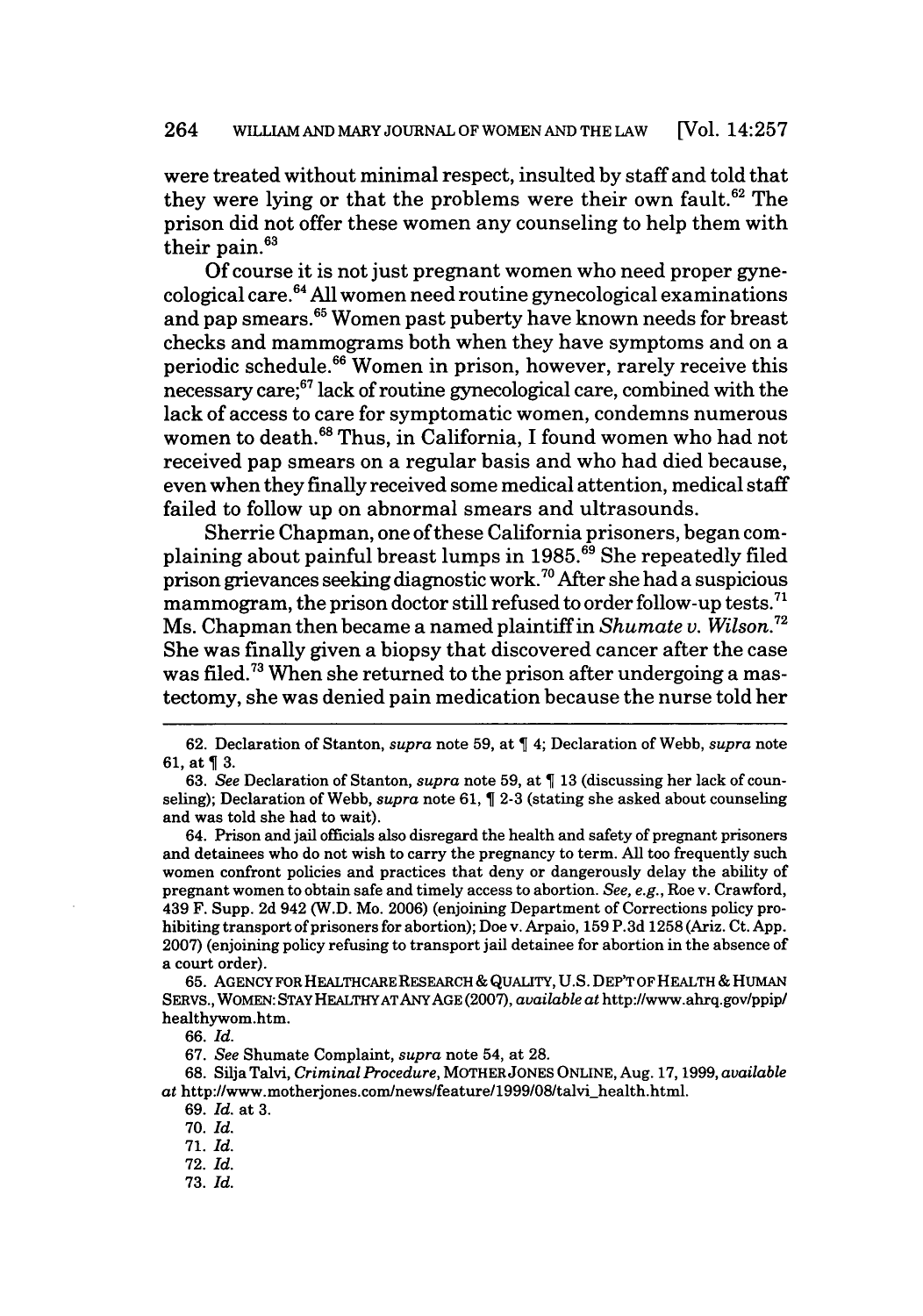that she was faking her pain.<sup>74</sup> Subsequently, she discovered painful lumps in her remaining breast, and there was another delay in diagnosis before her second breast was removed.<sup>75</sup> She again had to complain for months before a uterine problem was diagnosed as metastasized cancer in **1997.76** Prior to her death, she was denied compassionate release by the Department of Corrections.<sup>77</sup> I could tell similar stories about each of the prisons and jails where I have litigated women's health issues.

At the same time, it is not just women prisoners' unique health care needs that get them killed; women prisoners have the full range of other chronic health care issues.78 In fact in many, if not most, cases prisoners are more likely to suffer from chronic diseases than the general population of the same age. 79 The National Commission on Correctional Health Care Report, completed pursuant to a Congressional mandate, indicated that the rate of HIV infection in prisons is more than five times the rate in the general population. $80$  The rate of Hepatitis C among prisoners and detainees is estimated at about nine to ten times the rate of the general population.<sup>81</sup> In systems for which we have data, the prevalence rates for women prisoners are even higher than those of men.<sup>82</sup> There are also much higher rates of mental illness among prisoners;<sup>83</sup> in fact our prisons confine far more of the seriously mentally ill in this country than do all the mental hospitals in the United States. <sup>4</sup>

Unfortunately, this concentrated population of persons with serious medical needs too often finds those needs unmet, even though this is a major public health opportunity.<sup>85</sup> My office, the National Prison Project of the American Civil Liberties Union Foundation, investigated the effects of these neglected needs at the Taycheedah Correctional Institution, Wisconsin's largest prison for women. In 2000, Michele Greer, a twenty-nine-year-old prisoner with asthma, collapsed after desperately and repeatedly requesting treatment.<sup>86</sup>

<sup>74.</sup> *Id.*

<sup>75.</sup> *Id.*

<sup>76.</sup> *Id.*

<sup>77.</sup> *Id.* at 5.

<sup>78.</sup> NAT'L COMM'N ON CORRECTIONAL HEALTH CARE, THE HEALTH STATUS OF SOON-To-BE-RELEASED **INMATES: A** REPORT TO **CONGRESS,** at xi (2002).

**<sup>79.</sup>** *Id.*

<sup>80.</sup> *Id.*

**<sup>81.</sup>** *Id.* at **18.**

<sup>82.</sup> Donohoe, *supra* note 21, at 5.

<sup>83.</sup> NAVL COMM'N ON CORRECTIONAL HEALTH CARE, *supra* note 78, at 24.

<sup>84.</sup> Donohoe, *supra* note 21, at 3 (stating prisons house three times as many mentally ill men and women as hospitals).

<sup>85.</sup> NAT'L COMM'N ON CORRECTIONAL HEALTH CARE, *supra* note 78, at xii.

<sup>86.</sup> Complaint at 13, Flynn v. Doyle, No. 06-C-537 (E.D. Wis. Mar. 14, 2007), 2007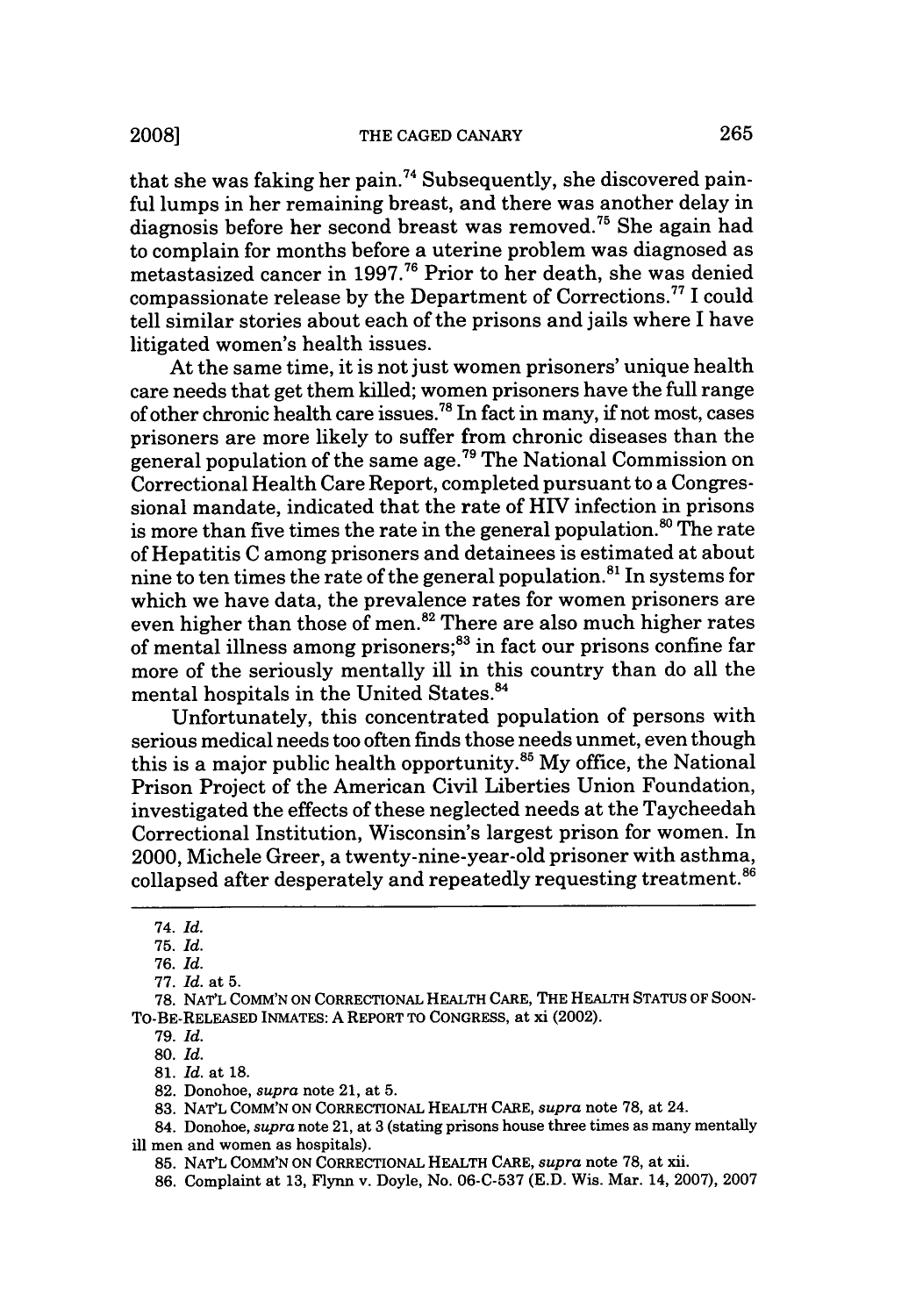She died on the dining room floor at Taycheedah.<sup>87</sup> After her death, the *Milwaukee Journal & Sentinel* published a series of stories about the health care crisis in Wisconsin prisons.<sup>88</sup> The labor union representing nurses in the prison system called a state-wide protest demanding better care.<sup>89</sup> The National Institute of Corrections commissioned the National Commission on Correctional Health Care to prepare a report on health care in the Wisconsin Department of Corrections.<sup>90</sup> The report, completed in 2002, found severe understaffing, an absence of organized administrative leadership, severely deficient mental health care, poor access to health care, and failures to allow prisoners to obtain specialty care. $91$ 

Four years after the report was released, these problems and others had not been addressed at Taycheedah. ' Medical staffing levels here.., remained virtually unchanged" even though the population had increased,<sup>92</sup> "result[ing] in a... huge backlog of requests for medical services" and leaving Taycheedah nurses to perform tasks that are ordinarily done by doctors.<sup>93</sup> Correctional officers deliver medications to the women and frequently make errors.<sup>94</sup> The women must go through the custody staff to get medication renewals, which means that custody staff are in the position of controlling a woman's access to the medication she needs.95 This frequently results in interruptions of necessary medications.96

As a result of staff shortages, women who ask to see a medical provider often do not see one for months.<sup>97</sup> For one woman, these delays meant that she went two years with open, pus-filled sores on her head before the cause was found: a dangerous infection with drug-resistant staphylococcus bacteria, called MRSA (methicillinresistant staphylococcus aureus).<sup>98</sup> In fact, the woman was not successfully treated up to the time she left Taycheedah.<sup>99</sup> Because MRSA is highly infectious and is known to spread in the crowded conditions

WL 805788 [hereinafter Flynn Complaint].

<sup>87.</sup> *Id.*

<sup>88.</sup> *Id.*

<sup>89.</sup> Jessica McBride, *Taycheedah Nurses Protest Health Care; During Union-Backed Rally, Fifteen Workers Demand Better Services for Inmates,* MILWAUKEE J. **&** SENTINEL, Apr. 14, 2000, at lB.

<sup>90.</sup> Flynn Complaint, *supra* note 86, at 13.

<sup>91.</sup> *Id.* at 13-14.

<sup>92.</sup> *Id.* at 19-20.

<sup>93.</sup> *Id.* at 19.

<sup>94.</sup> *Id.* at 20-21.

<sup>95.</sup> *Id.* at 21.

<sup>96.</sup> *Id.* at 22.

<sup>97.</sup> *Id.* at 20.

<sup>98.</sup> *Id.* at 23-24.

<sup>99.</sup> *Id.* at 24.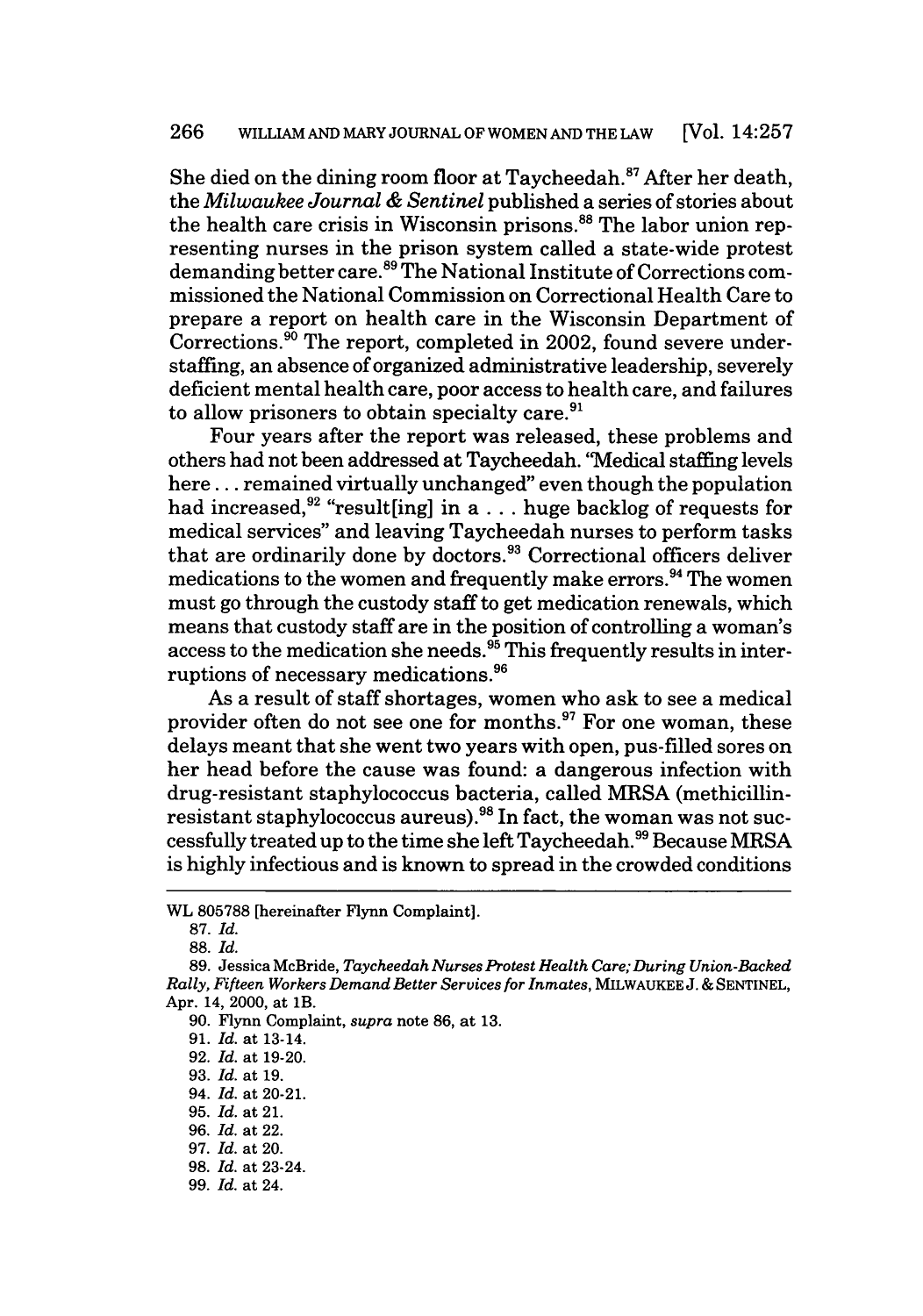of prisons and jails, many other prisoners were potentially exposed to a disease that can cause abscesses, pneumonia, blood poisoning, meningitis, bone infections, and death.<sup>100</sup> "[S]cores of women [there] are currently infected."<sup>101</sup>

Consistent with what we have found at other prisons, gynecological care at Taycheedah is severely deficient. Necessary care, like pap smears and mammograms, is delayed or absent.<sup>102</sup> Women are kept in leg shackles during most of labor, and the leg shackles are put back on immediately after childbirth.<sup>103</sup>

Another major problem is the lack of mental health care. Taycheedah has the highest ratio of mental illness of any of the adult prisons in the Wisconsin system.<sup>104</sup> In fact, sixty-eight percent of the Taycheedah population is diagnosed with mental illness needs that require the care of a psychiatrist or psychologist.<sup>105</sup> Most women prisoners at Taycheedah were convicted of non-violent offenses and have a history of childhood physical or sexual abuse, or domestic battering.<sup>106</sup> There is no staff psychiatrist;<sup>107</sup> instead, the prison relies on temporary, part-time psychiatrists, so there is no continuity of psychiatric treatment. 1 08 Essentially all psychiatric treatment consists solely of medication, and those medications are not appropriately monitored.109

Although there are serious problems in the mental health treatment provided to male prisoners in Wisconsin, women have it even worse.<sup>110</sup> Male prisoners who need in-patient treatment have their own facility which provides individualized therapy for the seriously mentally ill.<sup>111</sup> It is staffed primarily by treatment personnel.<sup>112</sup> Women face a completely different situation. In theory, they can be civilly committed to a mental hospital. **"'** As a practical matter, that almost never happens.<sup>114</sup> If it did happen, unlike the situation for

100. *Id.* 101. *Id.* 102. *Id.* at 28. 103. *Id.* 104. *Id.* at 29. 105. *Id.* at 30. 106. *Id.* at 36. 107. *Id.* at 32. 108. *Id.* at 32. 109. *Id.* at 32-33. 110. *Id.* at 36. 111. *Id.* at 36-37. 112. *Id.* at 37.

113. *Id.* (stating women may be placed in the state mental health facility in Winnebago).

114. *Id.* (stating placement at the Winnebago facility is rare because the commitment process is "cumbersome, time-consuming and costly").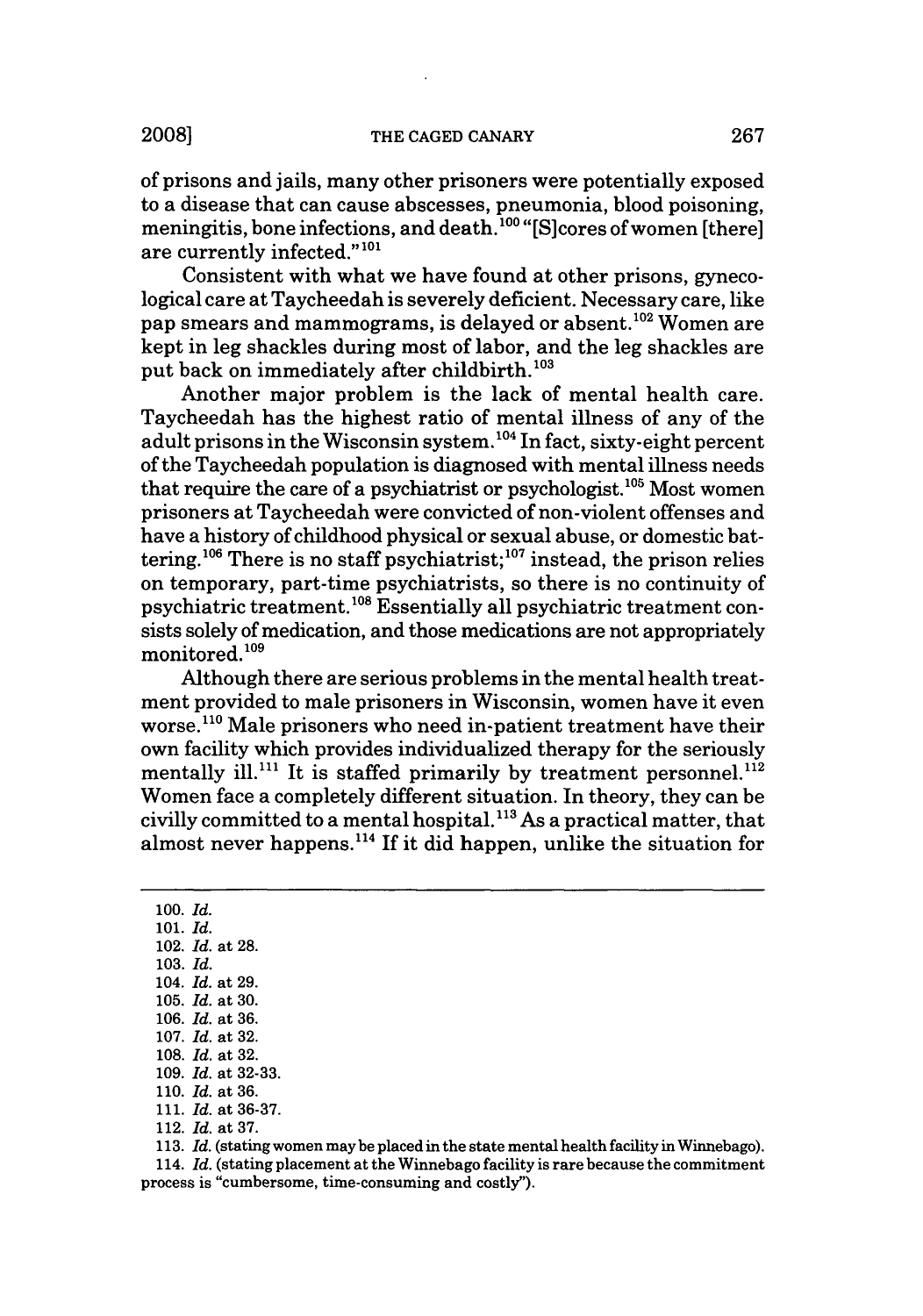male prisoners, it would mean that the woman could potentially lose her freedom for a period much longer than her criminal sentence.<sup>115</sup> The other possibility for seriously mentally ill women is not a treatment facility, but something that in practice operates as a segregation unit.<sup>116</sup> Instead of a doctor assigning women to this unit, most are sent there by the warden.<sup>117</sup> The unit lacks twenty-four hour medical or mental health staff.1'8 Prisoners sent to this unit spend most of their time in their cells. **119** The sickest prisoners are kept essentially in isolation with virtually no out-of-cell time; the best-treated prisoners still spend nineteen hours a day locked in their cells.<sup>120</sup> There is no organized treatment program to help the women return to the general population of the prison.121

The extreme isolation imposed by this unit, and the absence of treatment, actually exacerbate mental illness.<sup>122</sup> In fact, the rate of suicide in segregation units in Wisconsin is "ten times the rate in general population units." **' <sup>23</sup>**Women simply continue to deteriorate in this unit, and often act out more. 1 24 One eighteen-year-old prisoner sent to an isolation unit begged the staff for help.<sup>125</sup> After five days, she strangled herself with her bedding. 26 Although a staff member observed her choking, he waited to unlock her door until a total of five staff members were on the scene, and she died in her cell. $^{127}$ 

It is also interesting that the disparity in treatment of the needs of mentally ill men and women in the prison system is echoed by the disparities in treatment of Wisconsin juveniles.<sup>128</sup> Delinquent boys in the state have access to a program where they can receive specialized in-patient mental health care, but there is no similar treatment option for delinquent girls with mental health needs. $129$ 

As a result of these failures, in May 2006 my office filed suit in federal court against Taycheedah, arguing that the lack of necessary

**123.** Flynn Complaint, *supra* note 86, at 36.

**<sup>115.</sup>** *Id.*

**<sup>116.</sup>** *Id.* at **33.**

**<sup>117.</sup>** *Id.* at 34.

**<sup>118.</sup>** *Id.* at **33.**

**<sup>119.</sup>** *Id.* at 34.

<sup>120.</sup> *Id.*

<sup>121.</sup> *Id.* at **38.**

<sup>122.</sup> *See* HUMAN RIGHTS WATCH, ILL-EQUIPPED: **U.S.** PRISONS **AND OFFENDERS** WITH **MENTAL ILLNESS** 149 **(2003).**

<sup>124.</sup> *Id.* at 34.

<sup>125.</sup> *Id.* at 35.

**<sup>126.</sup>** *Id.*

**<sup>127.</sup>** *Id.* at 35. **128.** *Id.* at 39.

**<sup>129.</sup>** *Id.* at 37.